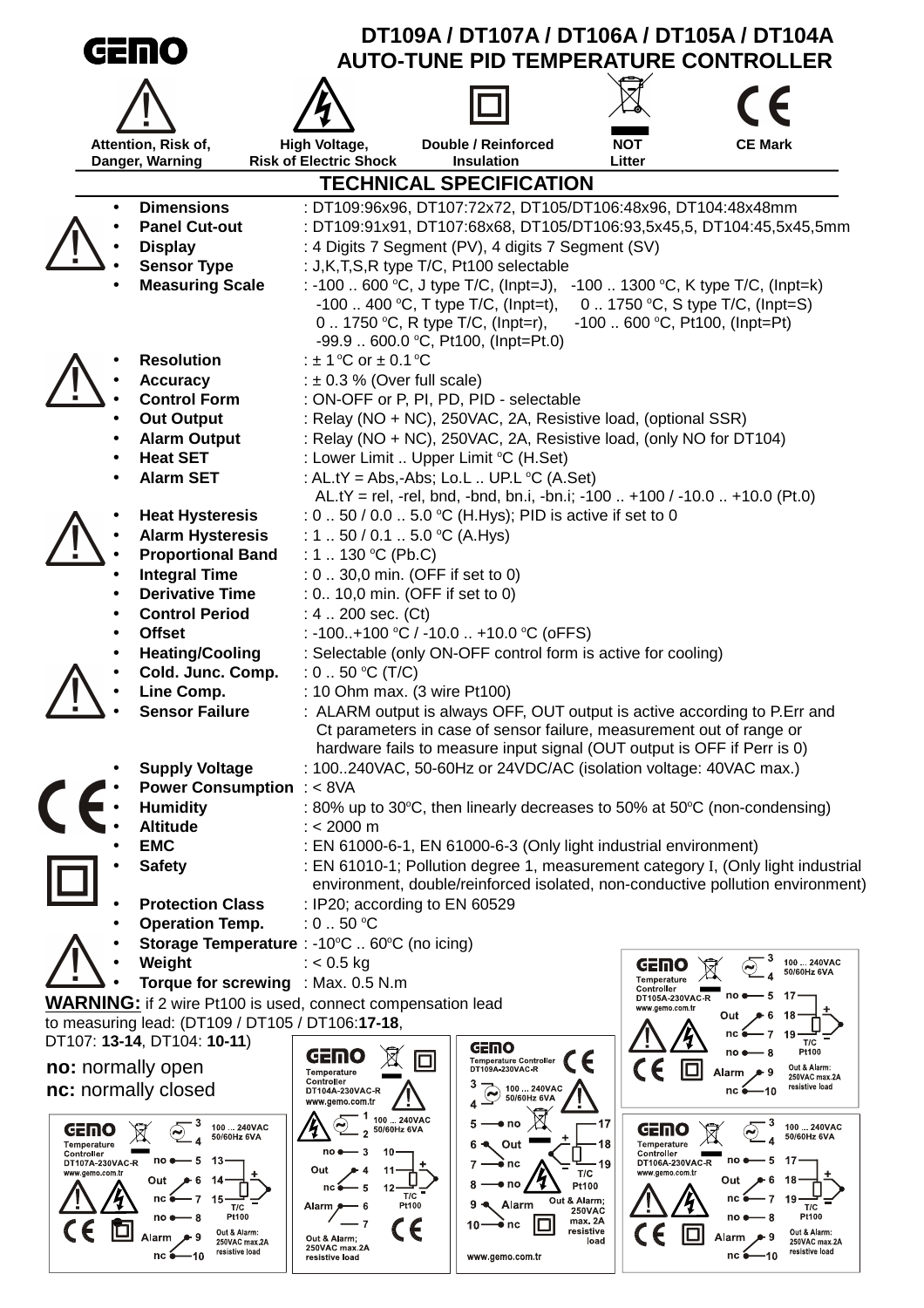

### **INSTALLATION, USE and WARNINGS**



- This device and its packing is NOT litter and may NOT be disposed of with domestic waste. Please return this device and its packing to an appropriate recycling point at the end of its service life.
- Please read this user manual carefully and completely before installation and use. Please take into consideration all warnings mentioned in this manual.
- DT109A / DT107A / DT106A / DT105A / DT104A are suitable only for permanent panel type mounting
- Installation and use of this device must be done by qualified, authorized and trained technical personnel only.
- Inspect device carefully before installation. Do not install and use broken and defective devices.
- Do not disassemble device. Do not make any repair on any part of the device. There is no accessible part inside the device. Please contact to manufacturer for broken and defective devices.
- Do not use device in environments subject to flammable, explosive and corrosive gases and/or substances. This device is designed for applications only in light industrial environments. This device is not suitable for medical and residential use. This device is not suitable for use related with human health and safety. This device is not suitable for automotive, military and marine use.
- Do not allow children and unauthorized people to use this device.
- Before installation and any technical work, disconnect the power supply and mains connections.
- Check the power supply voltage level before power on, and make sure voltage level is in specified limits. Check quality of neutral line. Improper neutral line may give permanent damage to the device.
- Connect an external power switch and an external fuse (1A, 250VAC) to the power supply line that are easily accessible for rapid intervention. Connect an external fuse (2A, 250VAC) for each relay output separately.
- Use appropriate cables for power supply and mains connections. Apply safety regulations during installation.
- Install the device in a well ventilated place. Install the device permanently into a proper panel cut-out. Fix the device with two fasteners supplied with the device. Only front panel must be accessible after installation is completed.
- Do not operate the device other then the environmental conditions given in Technical Specification.
- Do not operate the device in environments that may cause conductive pollution.
- Take precautions against negative environmental conditions like humidity, vibration, pollution and high/low temperature during installation.
- Use correct compensation cables for T/C sensors. Connect T/C cable directly to the device connectors.
- Keep device, signal cables and communication cables away from circuit breakers, power cables and devices/cables emitting electrical noise. Use shielded and twisted signal and communication cables and connect shield to earth ground on device side. Keep length of signal and communication cables less than 3m.
- In your applications, always use separate and independent mechanical and/or electromechanical devices/apparatus to support DT109A / DT107A / DT106A / DT105A / DT104A to handle emergency cases.
- Use insulated cable end-sleeves at the end of cables screwed to the device connector terminals.
- Maximum torque for screwing; 0.5 N.m.
- Please check www.gemo.com.tr for latest device and documentation updates regularly. All updates and all information are subject to change without notice.

### **GENERAL SPECIFICATION**

- This device is designed for basic temperature control applications only in light industrial environments.
- µP based, PID temperature controller with OUT and ALARM outputs
- Auto-tuning for PID parameters
- Sensor type: T/C (J,K,T,S,R), Pt100, selectable, multi-input
- Selectable control type: P, PI, PD, PID or ON-OFF
- Automatic "Overshoot" elimination in PID mode
- "Anti-windup"
- Upper and Lower limit for SET and ALARM settings
- Selectable relative, absolute or band alarm
- ON-delay for OUT in cooling mode
- Displays SET and PROCESS values
- Cold-junction compensation for T/C
- Line compensation for Pt100
- Excellent linearity with <sup>o</sup>C/mV and <sup>o</sup>C/Ohm look-up tables
- Input "Offset" feature
- Password protection
- **High accuracy**
- EEPROM memory to store settings
- **Optional SSR output**
- Easy connection with plug-in connectors

Gürbüzoğlu Elektronik San. ve Tic. Ltd. Şti. http://www.gemo.com.tr. http://www.gemo.com.tr. http://www.gemo.com.tr<br>Camlitepe Cad. No:297 / 3-4 Siteler, Ankara, Türkiye betalerinin betalerinin e-posta: info@gemo.com.tr Camlıtepe Cad. No:297 / 3-4 Siteler, Ankara, Türkiye Tel: +90-312-3503900, Fax: +90-312-3511117

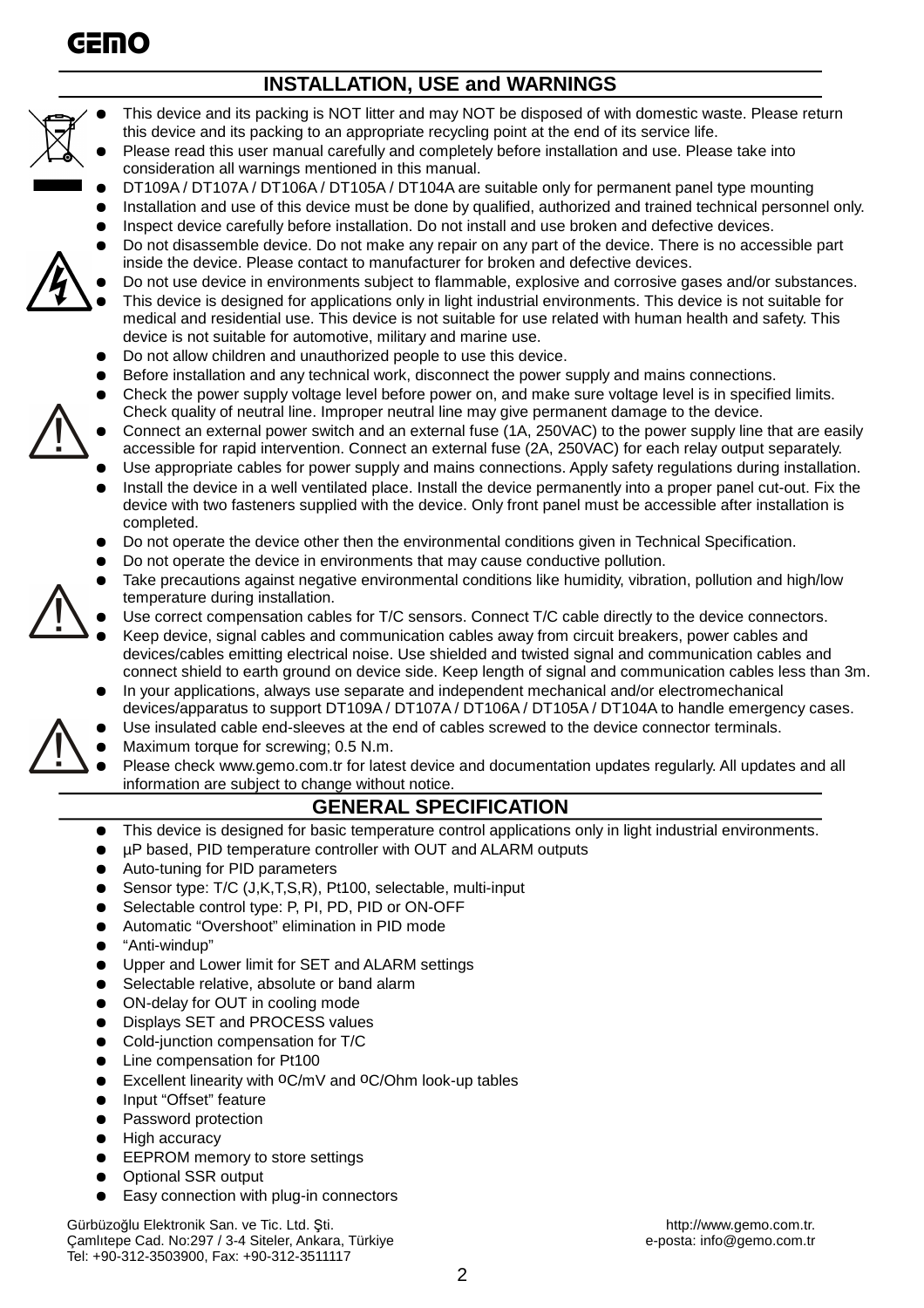# **GEMO**



Gürbüzoğlu Elektronik San. ve Tic. Ltd. Şti. http://www.gemo.com.tr. http://www.gemo.com.tr. http://www.gemo.com.tr<br>Camlitepe Cad. No:297 / 3-4 Siteler, Ankara, Türkiye betalerinin betalerinin e-posta: info@gemo.com.tr Çamlıtepe Cad. No:297 / 3-4 Siteler, Ankara, Türkive Tel: +90-312-3503900, Fax: +90-312-3511117